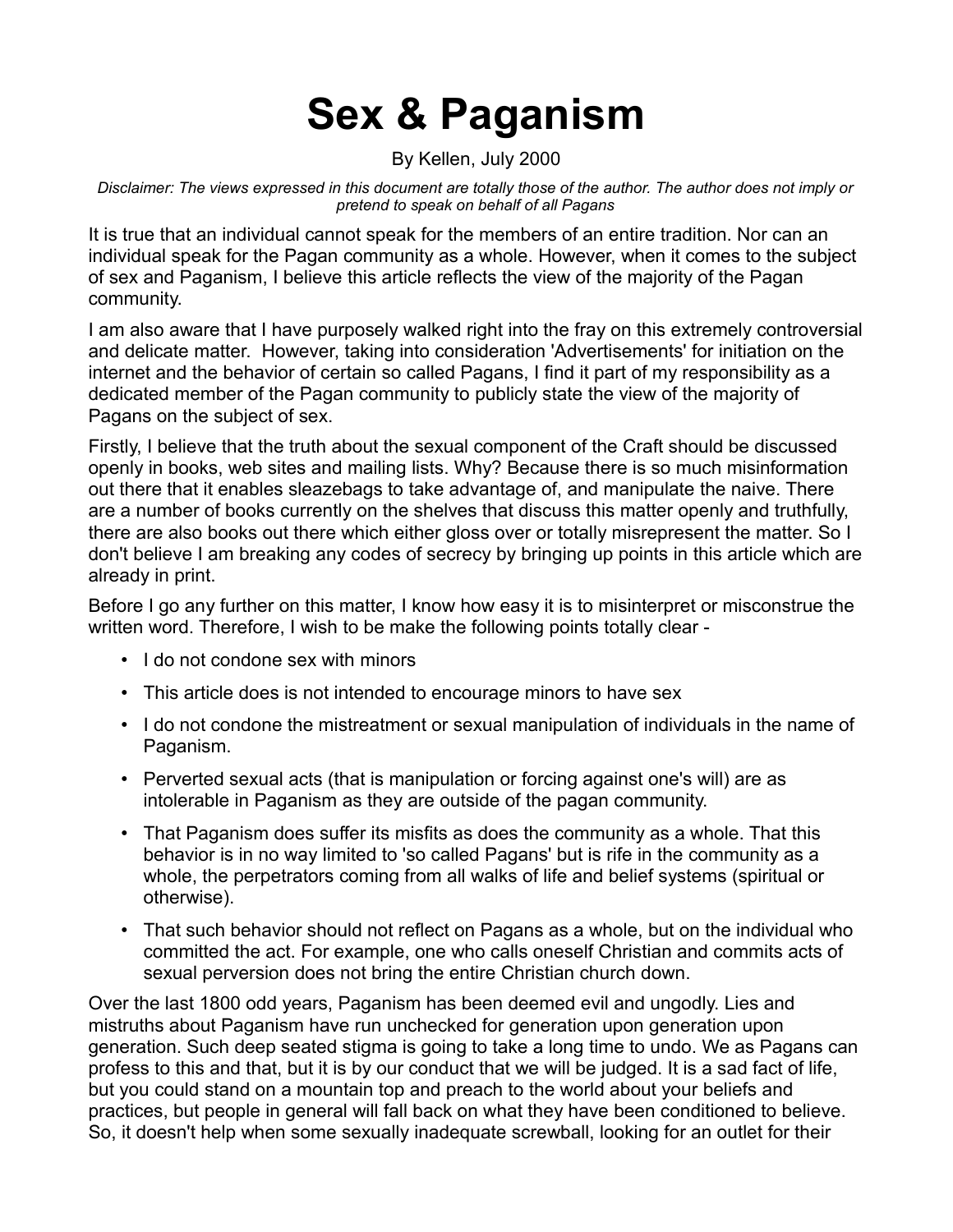perverted sexual needs says - 'Hey, come to me'. Then taking advantage of all the stigma and misinformation about Pagan practices, takes sexual advantage of those who know no better, who believe that in giving sexual favor to this person they will receive something in return. Or maybe in the case of younger teens, that through rebelling they may ultimately be harming themselves.

## **Why the need for this article?**

Simply this, there are those professing to be Pagan who are doing nothing more than trying to fulfill sexual need. A recent advertisement in the US made this painfully clear, where the author was literally living his fantasy through his quest for female initiates aged between 13 and 20 years of age. Yes from age 13!!! And they were told implicitly that they 'had to go all the way' and that it was 'all part of Paganism'. And virgins all the better, his having sex with virgins would yield them more power! What a crock. Crock it may be, but the potential for emotional damage -- extreme.

There are also those about the place whose profile is not so public, but enforce on those who seek guidance and tutorage from them sex in return. Usually a very profound reason is given, and unfortunately a trust has been established between student and teacher - then - regret as the student realizes that they have been duped, cheated, that the sex was nothing more than the teacher getting his/her rocks off.

As Paganism booms, there is an ever increasing number of teens seeking an alternative. This article is in no way intended to promote teen sex, quite the opposite in fact. This article more then ever is intended to serve as honest information about sex and Paganism, to warn the young and new to the Craft about those who would take advantage of trust. Yes, the Pagan community draws a large spectrum of people, the majority of them, very good people, but as with the rest of society, Paganism also suffers from its sleazebags.

The good news is that the Pagan community will send out alerts about those whose practices are questionable, and in the case of the sicko advertising for 13 to 20 year old females for initiation involving sex, it was the Pagans that reported this to the police and FBI.

So, why the need for this article? Forewarned is forearmed. I know sex is a delicate subject, but after reading this article, I hope that all new seekers, regardless of age, are very much aware of it's place within Paganism and can clearly see where it could be misused.

### **Sex & Sexuality**

A persons sexuality is as individual as a persons spiritual beliefs. There is a large misconception out there that to be Pagan one must also be polygamous, that pagans do nothing more then run around and have sex with everything in sight. This 'polygamous to be pagan' excuse is often pushed on the young and new to the Craft who then feel they must comply because they wish to be Pagan.

Sex comes down to individual choice as does sexual preference. Choice of sexual partner, be it one or many, is also an individual choice, and the partnership should be based on mutual grounds - this meaning, consenting adults exercising free will.

I am in a monogamous relationship, that is my choice and the choice of my wife. We have no need to seek fulfillment outside of our relationship, and I can assure you that being monogamous makes us no less Pagan.

If a person prefers multiple partners, it is that individual's choice, not Paganism. Many cultures still allow multiple wives etc, and I do not judge nor care about whether a person is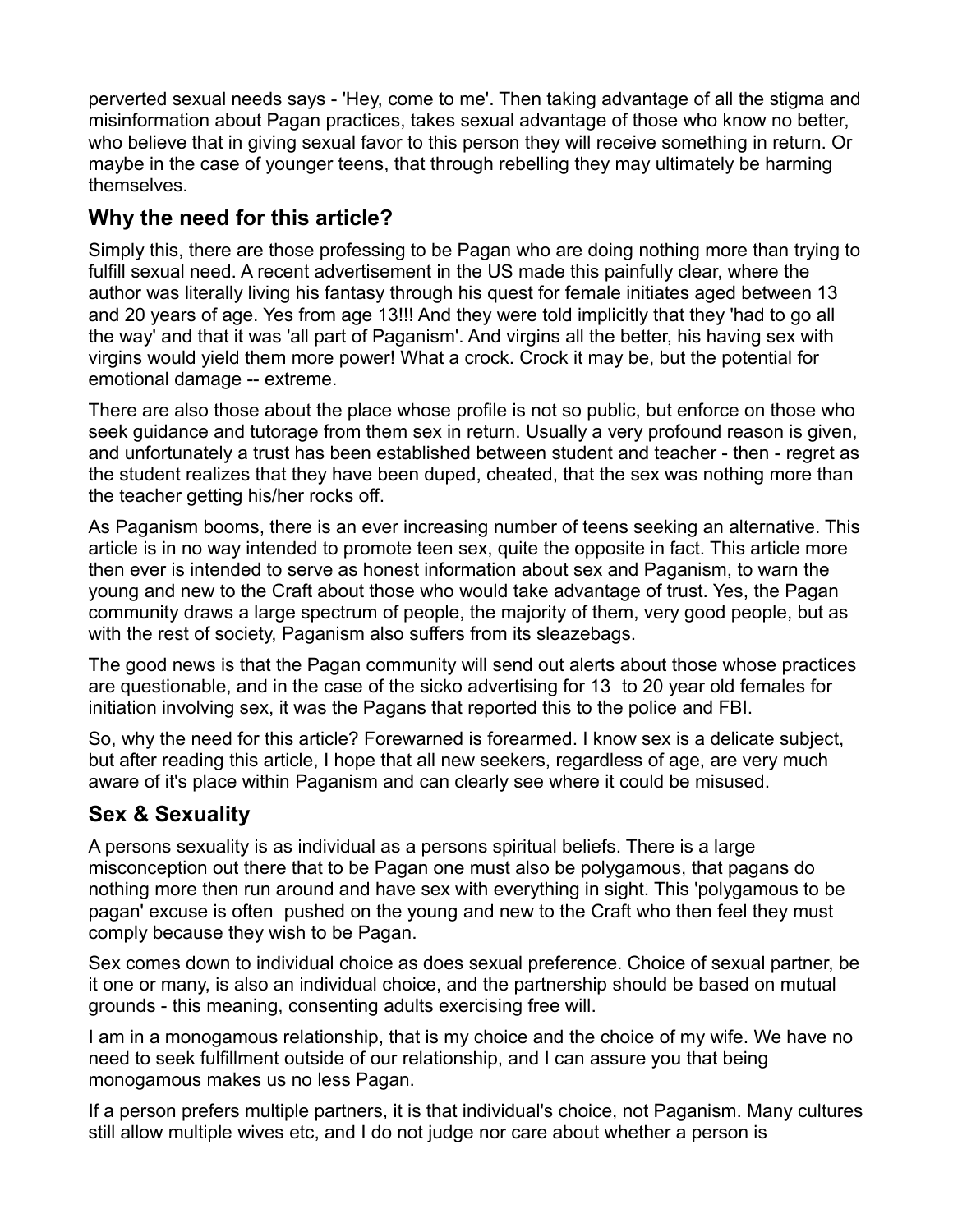polygamous, or if a couple swings etc., as long as they realize they are exercising their individual will and there has been no manipulation in the name of Paganism etc. People from all walks of life, religions, spiritual paths, including Paganism, should choose to have sex, not based on religious belief, but on individual preference and choice.

If a Christian has sex with a minor, this act has nothing to do with the fact the person was Christian, it has everything to do with the individual's perverted sexual needs.

Likewise, if a Pagan has sex with a minor, this act has nothing to do with the fact the person was Pagan, it has everything to do with the individual's perverted sexual needs.

Sex should always come down to personal choice, Pagan, Christian or whatever.

### **Sex Magic & The Great Rite**

Both Sex Magic and The Great Rite are advanced techniques and rituals employed by some, but not all Pagan paths. It is not the purpose of this article to give detailed descriptions on how these techniques and rituals are performed, these may be found in any number of books. But suffice to say that sexual intercourse is involved. (The Great Rite may be performed 'symbolically', meaning that the actual sexual union does not occur).

The main purpose of this article is to alert young teens and new comers to Paganism, that misinformation about sex magic and The Great Rite is the main 'excuse' given by sleazebags for purposes of sex.

Firstly, neither sex magic nor The Great Rite are mandatory.

Secondly, sex magic and The Great Rite, when performed by responsible Pagans are powerful and sacred acts, not simply getting ones rocks off. Sex Magic and the actual Great Rite are performed by working partners, these partners usually have a sexual relationship outside of the Craft ie, Husband/Wife, Boyfriend/Girlfriend, close trusted friends etc.

#### **Protecting Newcomers to Paganism**

No matter how much information is available to new seekers, some will always fall victim to the sleazebags posing as Pagans. Even with all information, some will be conned.

I have had experience with these types of scumbags in the past, and could tell you, almost word for word what they would say in order to manipulate someone into submission.

There will be statements like -

'Of course Pagans have to say that about sex, but it isn't true. It's just that Pagans don't want the public to know what they really get up to'.

'You have to have sex with me in order to learn and practice sex magic'.

'If you want to be a Pagan, you must be polygamous'.

'The power of the God/dess will enter you through having sex with me, it's the only way'.

And the list goes on....

Unfortunately, these sleazebags can be very convincing and some will be coerced. This is why responsible Pagans will alert others about sleazy behavior through Pagan related mail lists and dependant on the threat, to law enforcement agencies as well.

All I can say to anyone entering the Craft is always listen to your inner voice. If it doesn't feel right there is a good chance it isn't. Always remember, whatever you do in life is your choice.